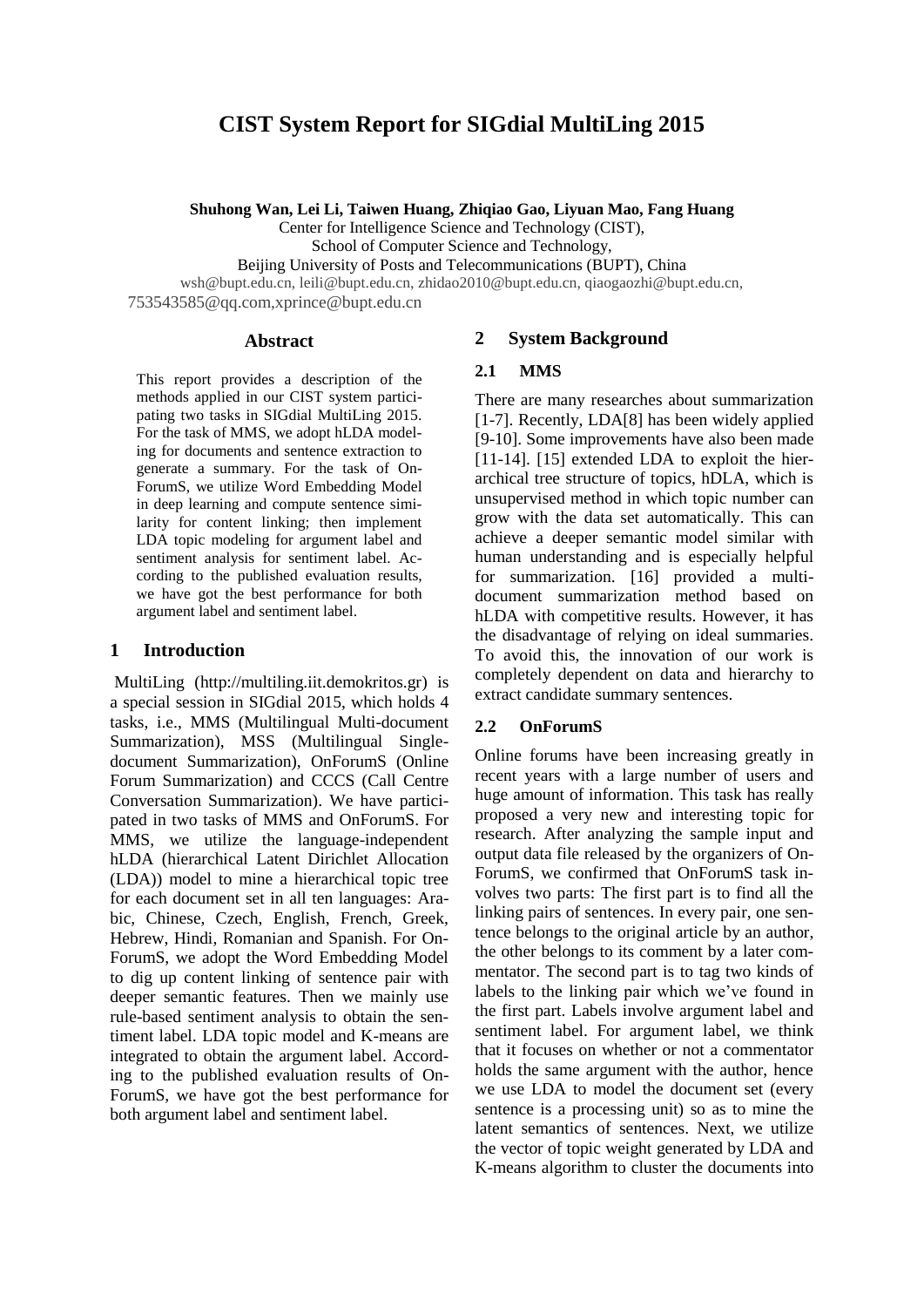two categories corresponding to two argument labels. For sentiment label, we think that it cares about the sentiment of sentences, so we do sentiment analysis based on sentiment dictionaries. We use three English dictionaries as seed, and adopt a machine learning way to expand them. At last, we make some rules to generate our final sentiment label according to some experiments.

## **2.2.1 Content Linking**

The research for the comments have been carried out since they appeared, but it was mainly aimed for the opinion mining of product pages in the past, focusing on the study of emotional tendency[17]. Consumers, manufacturers and retailers can get the feedback they need, using the results of data mining and analysis of comments for commodities[18].

We look on content linking as finding two closely related sentences based on similarity computing. The result of content linking we've got is not optimistic through traditional feature-based similarity calculation. So we attempt to bring in deep learning technology applied to big data --- Word Embedding method to strengthen the traditional methods based on grammars and shallow semantics. The classic work is by Bengio et al. [19]. They got word vector while training language model. [20] proposed a language model of Log-Bilinear and a hierarchical idea to improve Bengio's method. [21] proposed two major innovations: one is using the global information to assist the existing local information, the other is using multiple word vectors to represent polysemous words.

This representation learning is also applied to a variety of natural language processing tasks with excellent results, such as Chinese word segmentation [22], semantic modeling and sentiment analysis [23], named entity recognition [24].

## **2.2.2 Labels**

For argument label, we consider it as a classification problem. We can find some exploration from OpinionFinder System (MPQA, http://mpqa.cs.pitt.edu/). It is based on the corpus marked by experts. Considering this condition, we use unsupervised ways to find the topic of each sentence in the sentence pair, and if the two sentences in a pair are about the same topic, we endow argument label with positive, else, we emend it with negative.

For sentiment label, we regard it as a sentiment analysis problem. There are many researches about text sentiment analysis, which is always a research hotspot. The existing methods can be divided into four levels. The first level is for lexical items; the second level is for sentences; the third level is for texts and chapters. The last level is for massive text data. In our system, we focus on the first two levels. [25, 26, 27] put forward some ways to calculate the sentiment polarity of words. [28, 29, 30] put forward models to analyze text sentiment. In addition, [31, 32, 33, 34, 35, 36, 37, 38] also get some breakthrough in text sentiment analysis.

[39] puts forward Double LDA(DLDA) to solve the problem in analysis of sentiment polarity of texts. DLDA is based on LDA model which is only considering topic, however, DLDA is also involved in sentiment. DLDA has two processes, the first one is called  $DLDA-1$ , the second one is called DLDA-Ⅱ. By DLDA-Ⅰ, we can get the sentiment distribution of documents and the topic distribution of documents. If we only use LDA, we can simply get the topic distribution. After DLDA- $\Pi$ , the result we can get is every word's sentiment weight in all documents.

DLDA has many advantages and we decide to use it.

1) It's unsupervised method. For our task, training corpus is not adequate, thus DLDA is fitful for our task.

2) It's language independent model. The model is similar to LDA. For our task, we need to handle two languages (English and Italian).

3) Many other similar models cannot get the word sentiment weight, they only give the distribution of documents over sentiment.

4) We need to expand our seed sentiment dictionary. We adopt DLDA to expand our seed dictionary from MPQA. We mainly use subjectivity Lexicon and the lexicons in OpinionFinder System.

## **3 MMS System Design**

The system framework for MMS is shown in Figure 1. In particular, we only treat Chinese with word segmentation. The kernel module is constructing an hLDA model.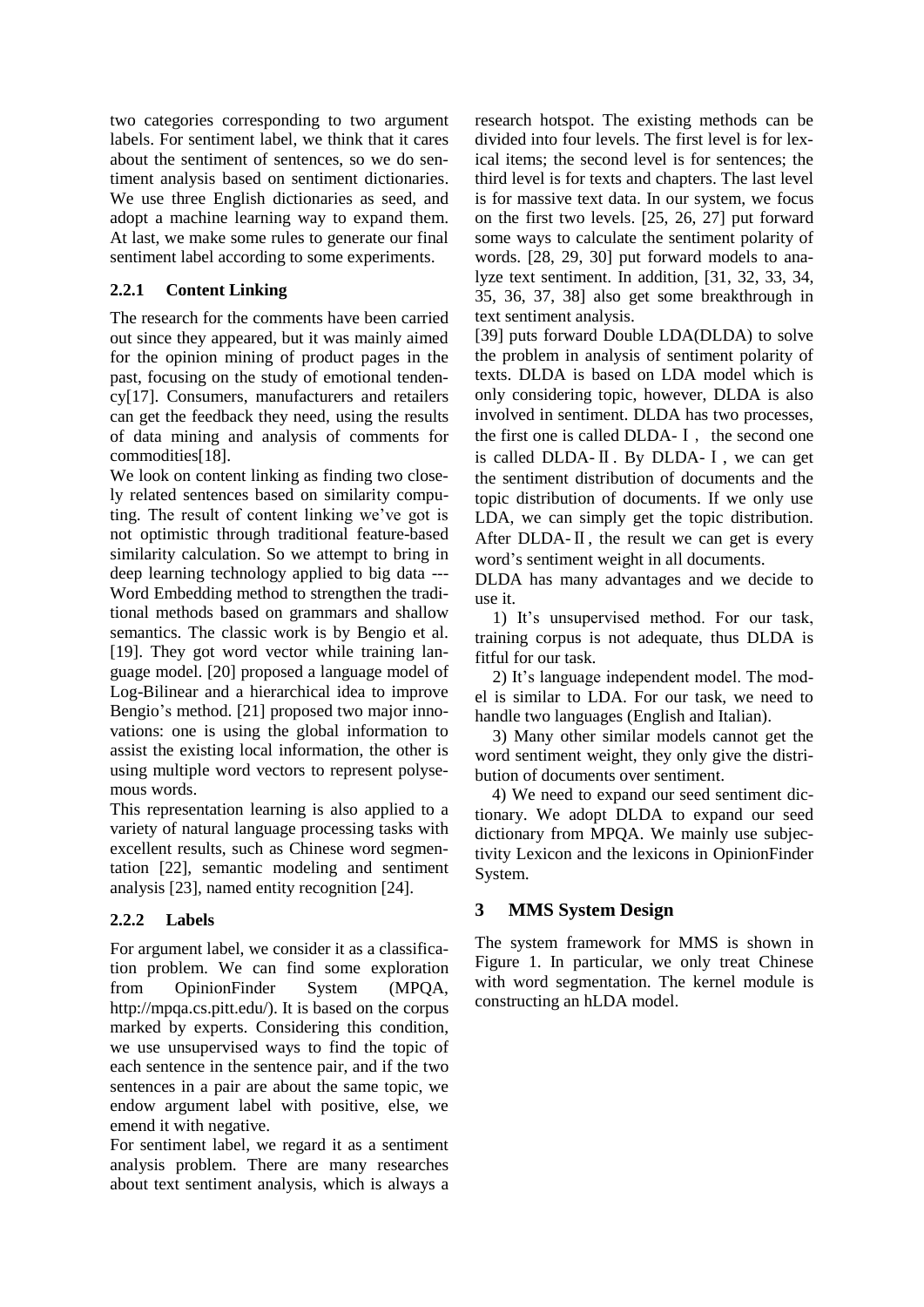

**Fig.1.** MMS system framework

#### **3.1 Pre-processing**

1. Merging documents

We merge the multi-documents into one big document.

2. Splitting Sentence

Sentence is the processing unit. There are two lines of title and date ending with no punctuation marks. We add a full stop to avoid them being connected with the first following sentence. We split sentences according to the ending punctuation marks like full stop, question mark and apostrophe.

3. Removing Stop Words

Since Chinese hanzi is not separated by spaces as other languages, we do word segmentation firstly. Then we construct stop lists for all languages. For English and Chinese, the stop list contains punctuation marks and some functional words, while for other languages, it contains punctuation marks, which could unify the whole process easily.

4. Generating Input file for hLDA

We build a dictionary for the remaining words, which are sorted in descending order according to their frequencies. This is a mapping from a word to a number varying from 1 to dictionary size. Finally we generate an input file for hLDA, in which each line represents a sentence:

[number of words in the sentence] [wordNumber A]:[localfrequencyA] [wordNumberB]:[local fre quencyB]...

Figure 2 shows an example.

2 11 121:1 319:1 1448:1 904:1 27:1 282:1 804:1 3 6:1 1474:1 4:1 106:1  $\overline{3}$ 20 3:1 313:1 922:1 282:1 816:1 36:1 1538:1 4:1 769:1 753:1 1031:1 208:1 569:1 244:1 1163:1 66 7:2 1156:1 5:2 72:1 1479:1 17 822:1 19:1 34:1 484:1 488:1 143:1 466:1 282  $\overline{4}$ :1 300:1 4:1 55:1 1052:1 40:1 310:1 1455:1 38:  $153:1$ 12 139:1 59:1 1401:1 3:1 319:1 50:1 19:1 8:1 6 65:1 345:1 677:1 100:1 n. **Fig.2.** hLDA input file

#### **3.2 hLDA Topic Modeling**

In hLDA, every sentence is allocated to a path from the root to the leaf in the tree. Each node is associated with a latent topic, which is a distribution across words. Sentences sharing the same path should be similar to each other and form a sub-cluster of sentences in the document set. All sentences share the topic distribution associated with the root node.

We set the depth of the tree as 3. Because a sentence of 2 levels seems too simple, and a tree model with depth 4 or bigger is too complex for computing and understanding.

Different parameters lead to different trees. We can evaluate whether a tree is good by human reading. However we don't know other languages except Chinese and English, hence we design a simpler and more intuitive method for the hLDA tree evaluation. If a tree has about 4 to 12 paths and the sentence numbers for all paths appear in balanced order from bigger to smaller, and the sentences in bigger paths could occupy 70-85% in all sentences, then we could possibly infer that this model performs well.

There are several parameters in hLDA, which are ETA, GAM, GEM\_MEAN, GEM\_SCALE, SCALING\_SHAPE and SCALING\_SCALE. After several experiments, the parameter settings are as follows in Table 1:

| Parameter            | settings       |
|----------------------|----------------|
| <b>ETA</b>           | 1.2, 0.5, 0.05 |
| <b>GAM</b>           | 1.0, 1.0       |
| <b>GEM MEAN</b>      | 0.5            |
| <b>GEM SCALE</b>     | 100            |
| <b>SCALING SHAPE</b> |                |
| <b>SCALING SCALE</b> | 0.5            |

**Table 1:** Parameter settings

We analyze the hLDA output result, and change parameters a little when the result is not good.

#### **3.3 Sentence Extraction**

Sentence Scoring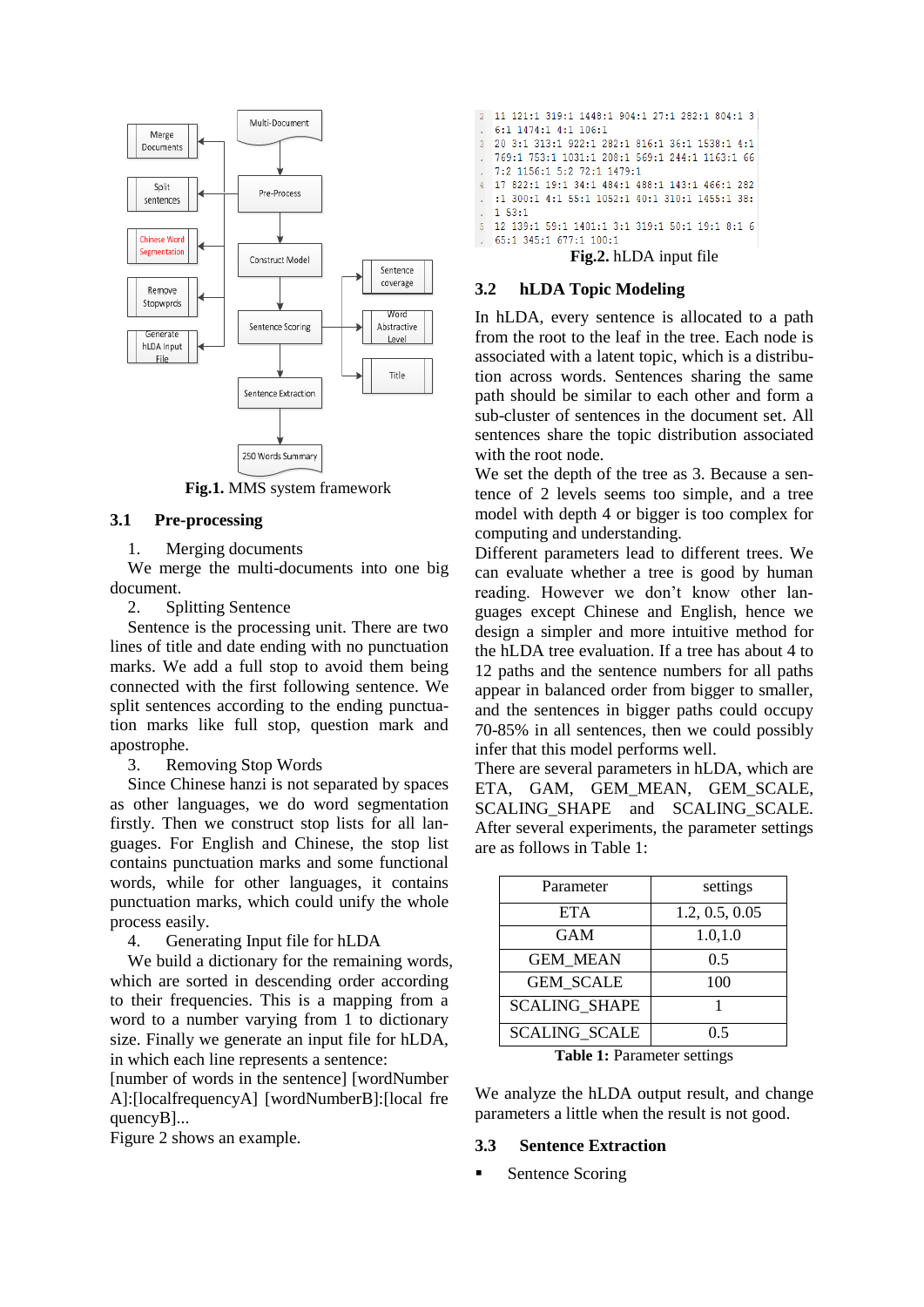In the hLDA result, sentences are clustered into sub-topics in a hierarchical tree for a document set. A sub-topic is more important if it contains more sentences. Trivial sub-topics containing only one or two sentences can be neglected. Summary should cover those most important sub-topics with their most representative sentences. We evaluate the sentence importance considering the following 3 features.

1) Sentence Coverage. We consider sentence coverage of each word in one sentence. The sentence weight is calculated as eq. $(1)$ .

$$
S_{tf} = \frac{\sum_{i=1}^{|s|} \frac{num_s(w_i)}{n}}{|s|}
$$
 (1)

 $w_i$  is the i<sup>th</sup> word in the sentence, while  $num_s(w_i)$  is the number of sentences that  $w_i$  occurs. |s| is the number of words in the sentence, and *n* is the total number of all sentences.

2) Word Abstractive level. In hLDA model, level 0 (the root) is the most abstractive one, level 2 (the leaves) is the most specific one, and level 1 is between them. We evaluate the sentences' abstractive features as eq.(2).

$$
S_{ab} = a \times \frac{num(w_0)}{|s|} + b \times \frac{num(w_1)}{|s|} + c \times \frac{num(w_2)}{|s|}
$$

(2)

num(w<sub>0</sub>), num(w<sub>1</sub>) and num(w<sub>2</sub>) are the number of words of the sentence in level 0,1 and 2. Three parameters *a*, *b* and *c* controls the weight of different levels. We need the summary not only provide abstractive information but also specific information. In our experiment, *a*, *b* and *c* are set to be 1, 0.75 and 0.25 respectively.

3) Title. Each document has a title, which is the news reporter's summary statement on the content, it has bigger possibility of being extracted into the summary.

$$
S_t = \begin{cases} 1 & \text{the sentence is a title} \\ 0 & \text{else} \end{cases} (3)
$$

According to the above features, we calculate the score of a sentence as eq.(4), where  $d$ ,  $e$ ,  $f$  are the feature weights:

$$
S = d \times S_{tf} + e \times S_{ab} + f \times S_t \tag{4}
$$

In our system, we set *d, e, f* to be 2, 1, 0.5 respectively.

Extraction Strategy

We made 3 different strategies to extract candidate summary sentences.

- 1) The sentences of each path are in descending sequence by score. Extract the sentence which has the biggest score according to its path.
- 2) All sentences are in descending sequence by score. Extract the sentence which has the biggest score.
- 3) The above two methods all extract sentences in the summary directly, but the third method chooses enough candidate sentences according to its path. Then delete some sentences based on score to make the length not exceeding 250.

All the extractions should make sure that the sentences' redundancy rate is below 0.5.

## **4 OnForumS System Design**

Figure 3 shows the overall framework for our OnForumS system.



**Fig3.** OnForumS system overall framework

### **4.1 Pre-processing**

The original corpus of forums has two formats, i.e., txt and xml. Since xml format is easier to handle, we use DOM which is a toolkit in java to parse the xml file to get the all the sentences.

#### **4.2 Content Linking**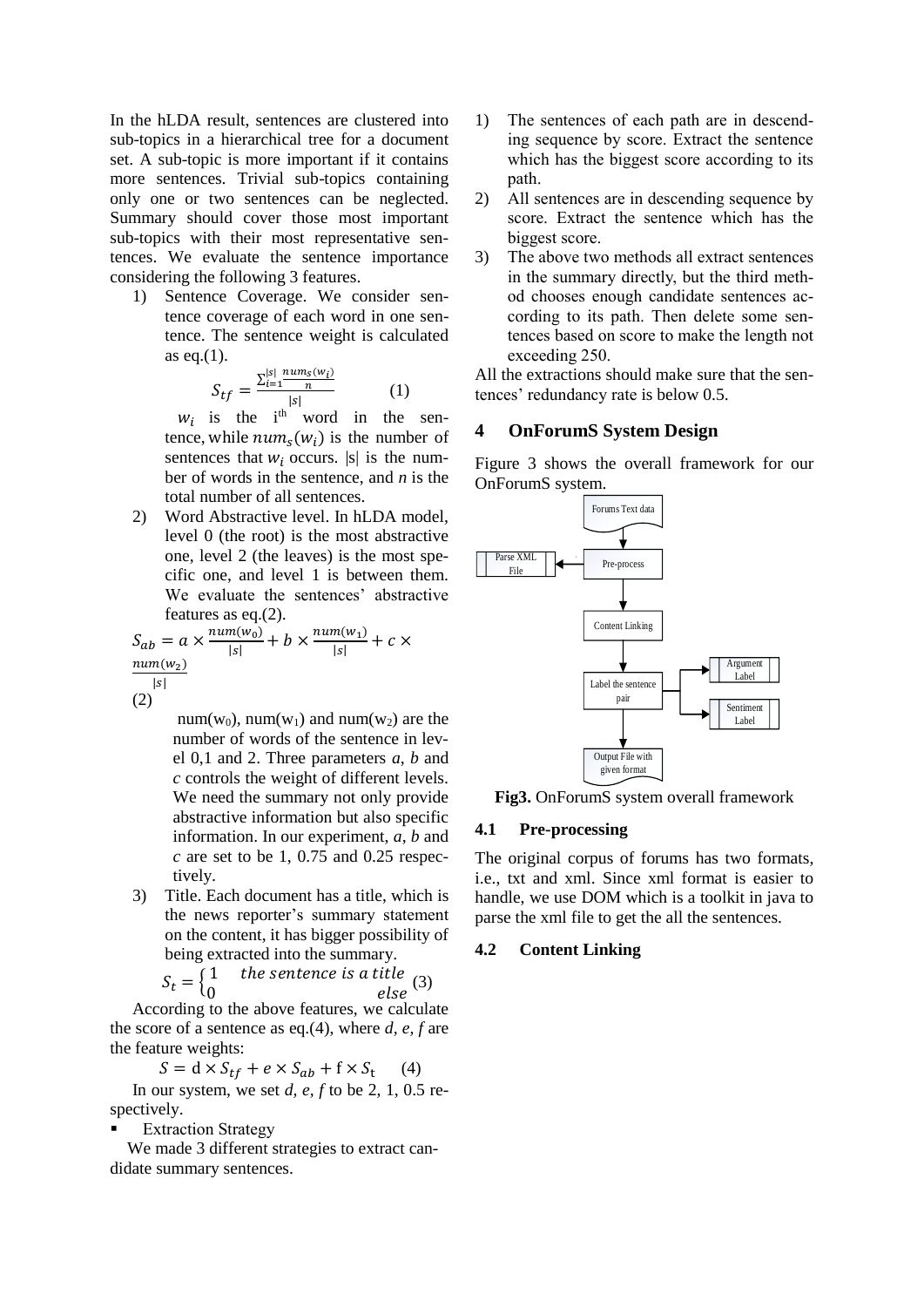

**Fig4.** Content Linking process

Figure 4 shows the process of content linking based on Word Embedding model and WordNet toolkit.

#### A. Pre-Processing

Word Embedding Model training needs a large amount of textual data, but both of the sample data and the testing data of OnForumS are too small in size. So we tried to collect the data ourselves for training corpus from Wikipedia [\(http://en.wikipedia.org/wiki/Wikipedia:Databas](http://en.wikipedia.org/wiki/Wikipedia:Database_download) [e\\_download\)](http://en.wikipedia.org/wiki/Wikipedia:Database_download) via a crawler. The size of our final training corpus is about 1G. The next task is page cleaning and re-encoding. Then we split paragraphs into sentences by some punctuations, such as ".", "!", "?", and split sentences into words by spaces.

#### B. hyponyms/ hypernyms

WordNet is a semantics-oriented dictionary of English, similar to a traditional thesaurus but with a richer structure, which makes it easy to navigate between concepts. For example, given a concept like "car", we can look at the concepts that are more specific—the hyponyms: "Stanley steamer", "hardtop", "loaner" and so on. We can also navigate up the hierarchy by visiting hypernyms, like "car": "motor vehicle".

#### C. Word Embedding Model

GloVe[40] is a new global log-bilinear regression model for unsupervised learning of word representations and uses the statistics of word occurrences in a corpus whose statistics are captured directly. The calculation equation is as followed:

$$
F(w_i, w_j, \widetilde{w}_k) = \frac{P_{ik}}{P_{jk}}
$$

Let the matrix of word-word co-occurrence co unts be denoted by X, whose entries  $X_{ij}$  tabulate the number of times that word j occurs in the context of word i. Let  $X_i$  be the number of times that any word appears in the context of word i. Let  $P_{ij} = P(j|i) = X_{ij}/X_i$  be the probability that word j appear in the context of word i. Noting that the ratio  $P_{ik}/P_{jk}$  depends on three words i, j, and k. And  $w \in \mathbb{R}^d$  are word vectors and  $\widetilde{w} \in \mathbb{R}^d$  are separate context word vectors.

Through a series of operation and simplification, adding an additional bias  $\tilde{b}_k$  for  $\tilde{w}_k$  restores the symmetry, finally we get the following equation:

$$
w_i^T \widetilde{w}_k + b_i + \widetilde{b}_k = \log(\mathfrak{A}_{ik})
$$

It proposes a new weighted least squares regression model as following:

$$
J = \sum_{i,j=1}^{V} f(X_{ij}) (w_i^T \widetilde{w}_j + b_i + \widetilde{b}_j - log X_{ij})^2
$$

Where V is the size of the vocabulary and  $f$  $(X_{ii})$  is the weighting function.

For the word vector generated by GloVe, the Euclidean distance (or cosine similarity) between two word vectors provides an effective method for measuring the linguistic or semantic similarity of the corresponding words.

D. Calculate similarity

After the training of word embedding models, a sentence in the testing corpus can be expressed as:

$$
W_t = (w_t, w_{t+1}, \dots, w_{t+k})
$$

Where  $w_t$  is word vector of corresponding word t. Then the sentence  $W_i$  and the sentence  $W_j$  can form calculating matrix  $M_{i,j}$ :

$$
\mathbf{M}_{i,j} = W_i W_j^T = \begin{bmatrix} w_t w_v & \cdots & w_t w_{v+t} \\ \vdots & \ddots & \vdots \\ w_{t+k} w_v & \cdots & w_{t+k} w_{v+t} \end{bmatrix}
$$

But before the computation of  $(w_t, w_v)$ , first, stemmed words are generated and examined in consistency. Second, it is essential to check relations between word t and word v by WordNet. When word t and word v exist in the hyponyms/ hypernyms part of each other, they can be seen as the same.

The cosine distance can represent  $(w_t, w_v)$ , and the similarity of sentences i and j is as followed: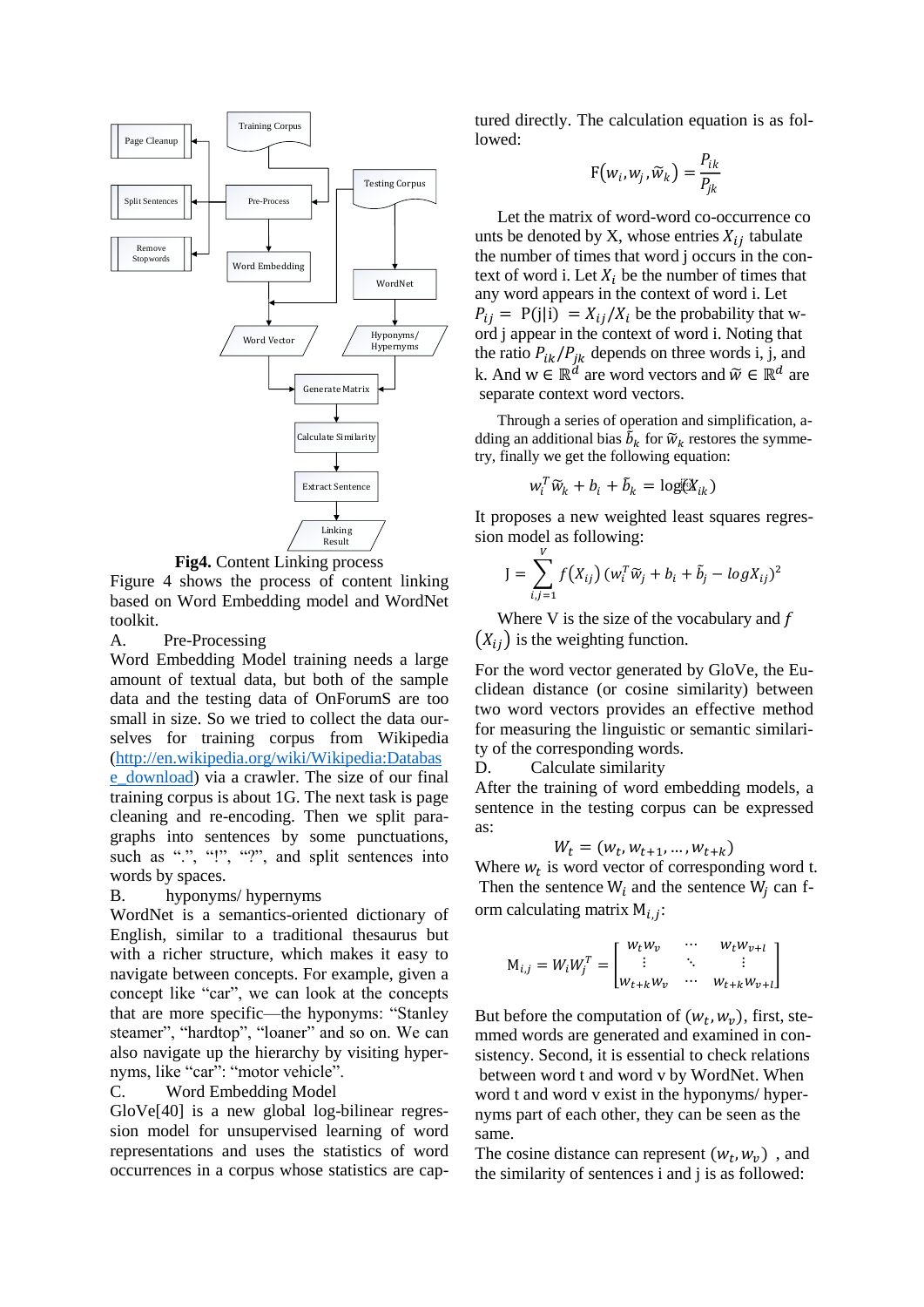$$
Sim_{i,j} = \frac{\sum_{m=i,n=j} max(M_{m,n})}{\sqrt{length_i length_j}}
$$

Where  $max(M_{m,n})$  is obtained through the following concrete steps. First, find out the maximum of  $M_{i,j}$ , then delete the row and column of the maximum. Next, find the maximum of the remaining matrix and remove row and column like the former step. Do the same procedure until the matrix is empty. Finally add up all the maximum values.  $length_i$  represents the number of word vector in the sentence, and  $\sqrt{length_{i}length_{j}}$  is used to reduce the influence of sentence length. E. Linking result

Based on the above sentence similarities, we can extract those sentences with the highest similarity score to a comment sentence as its linking result.

## **4.3 Argument Label**

Figure 5 shows the process for argument label.



**Fig5.** Argument label process

### **4.3.1 Generating Input File For LDA**

For every sentence, we change it into its "bag-ofwords" model representation, which assumes that the order of words can be neglected. The format of LDA input file is same as that of hLDA input file.

### **4.3.2 LDA Topic Modeling**

Given a collection of sentences in the input file, we wish to discover topic distribution of every sentence through LDA model.

The basic idea of LDA is that documents are represented as random mixture over latent topics, where each topic is characterized by a distribution over words. Through LDA model, we can get the distribution of sentence over topics and the distribution of topic over words. We set the topic number to 15 according to the experiments, that's to say in K-means, our feature is the 15 dimention vector.

### **4.3.3 K-means and result**

K-means is a simple clustering algorithm. Through LDA modeling, every sentence is represented by a vector which is the sentence distribution over topics. This distribution is the input for K-means. We run K-means to cluster all sentences into two categories. After K-means process, we can get the category every sentence belongs to. For every sentence pair, if the two sentences belong to the same category, then we set the label to positive, else, negative.

#### **4.4 Sentiment Label**

Figure 6 shows the process for sentiment label.



Figure6. Sentiment label process

## **4.4.1 Seed sentiment dictionary**

There are three kinds of seed sentiment dictionaries. One is subjectivity lexicon, the other two are discovered from OpinionFinder system. The two dictionaries are called intensifier and valenceshifters lexicon. Intensifier lexicon involves words which can improve the sentiment level. For example, "I'm very happy.", "very" is a word of intensifier. However valenceshifters lexicon involves words which can change the sentiment level. For example, "I'm not happy.", "not" is one of valenceshifters.

#### **4.4.2 Expand dictionary**

The original dictionary is in English. We use machine translation to add French and Italian vocabularies. But this time, the French corpus is not available, so we only use English and Italian dictionaries. With DLDA, we can get all sentiment weights of words in corpus. At last, the word which is not included in seed has the same polarity with a seed word if their sentiment weight distance can be ignored.

#### **4.4.3 Rule-based method**

We use a scoring strategy to get the sentiment label. In our dictionary, sentiment values are divided into strong pos, strong neg, neutral, weak pos and weak neg. Through DLDA, every word gets a sentiment state. We map the sentiment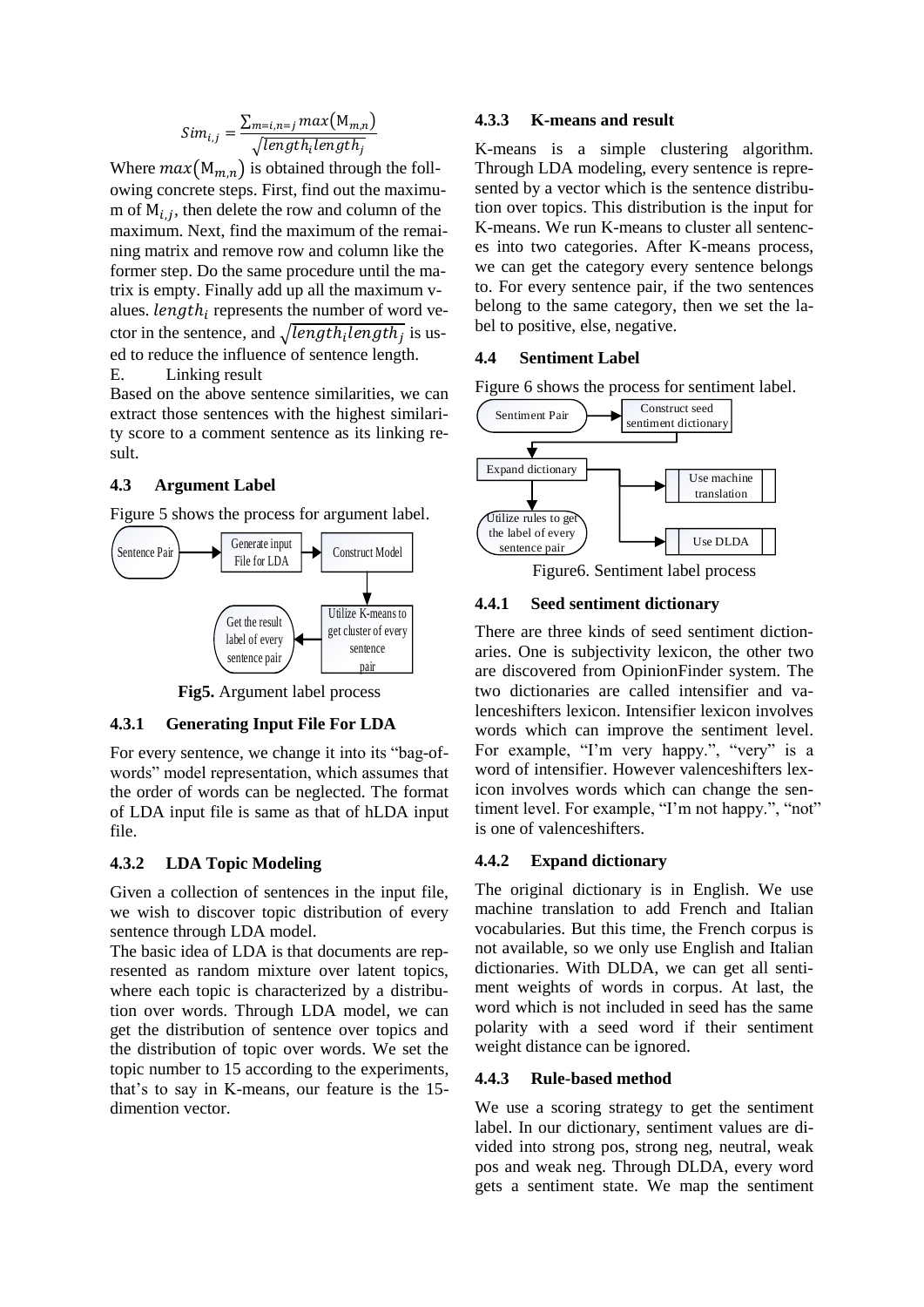state to a number as shown in Table 2. We accumulate a sentence score that reflects the sentiment label as shown in Table 3.

| Sentiment state      | Word score                                                                                                                                                                                                                                                                                                                                                                                                                                                             |
|----------------------|------------------------------------------------------------------------------------------------------------------------------------------------------------------------------------------------------------------------------------------------------------------------------------------------------------------------------------------------------------------------------------------------------------------------------------------------------------------------|
| weak neg(only)       | $-1$                                                                                                                                                                                                                                                                                                                                                                                                                                                                   |
| strong neg(only)     | $-2$                                                                                                                                                                                                                                                                                                                                                                                                                                                                   |
| strong pos(only)     | 2                                                                                                                                                                                                                                                                                                                                                                                                                                                                      |
| weak pos(only)       | 1                                                                                                                                                                                                                                                                                                                                                                                                                                                                      |
| neutral              | 0                                                                                                                                                                                                                                                                                                                                                                                                                                                                      |
| Intensifier+weak neg | $-2$                                                                                                                                                                                                                                                                                                                                                                                                                                                                   |
| Intensifier+weak pos | $\overline{c}$                                                                                                                                                                                                                                                                                                                                                                                                                                                         |
| valenceshifters      | when current sentence<br>score is bigger than 0 and<br>current word is in va-<br>lenceshifters and<br>the<br>score of current word is<br>less than 0, sentence score<br>$=$ sentence score $*(-1)$ ,<br>or current sentence score<br>is less than 0 and current<br>word is in valenceshifters<br>and the score of current<br>word is more than 0, sen-<br>tence score strategy is the<br>same.<br>For any other conditions,<br>we simply accumulate the<br>word score. |

**Table 2.** Scoring strategy

| Sentence final score               | Label       |
|------------------------------------|-------------|
|                                    | pos         |
| $=()$                              | neutral     |
|                                    | neg         |
| $\overline{\phantom{a}}$<br>$\sim$ | .<br>$\sim$ |

**Table 3.** Mapping relationship of sentence final score to sentiment label.

## **4.5 Experiments**

Before Multiling 2015 published the evaluation results, we only did some original experiments for word vectors in a limited period of time.

We conducted experiments on the word analogy task [41]. Due to the known expectation of the word vector, vector(king) - vector(queen) + vec $tor(man)$  = vector(woman), we can use this method to evaluate the result of the trained word vectors.

The word analogy dataset is just available in English. We firstly translated this dataset into Italian using Google translation. Because of language limitation, we assessed Italian word vector by word analogy task only for reference.

| $\cdot$ -1. | . |  |
|-------------|---|--|
|-------------|---|--|

| Accuracy | 20.45% | 1 22%  |
|----------|--------|--------|
| Coverage | 100%   | 98.18% |
| -- - -   |        |        |

**Table 4.** Word Vector Evaluation

The word analogy dataset we obtained contains 19544 word groups, and the English training corpus covers 100% of it, while the Italian one covers 98.18%, as shown in Table 4. As a reference, another model--word2vec's[42] accuracy is between 50%~60% by different parameter settings and training and testing corpus. As we can see that there is a big space for improvement.

# **4.6 Evaluations**

According to the released evaluation results of MMS Task, our results seem bad. Looking back to our submitted summary, we find that most topics in Arabic and Chinese doesn't get enough words (250) for the summary, which we think is caused by that average sentence similarity in the corpus is higher than our specific redundancy similarity threshold of 0.5. Another reason for the bad evaluation result is that our sentence extraction strategy needs more deep semantic features from hLDA and more traditional features like keywords, entities, similarity with title and so on. Although we have a good hLDA modeling tree structure, we can't make full use of the hLDA tree and only choose abstractive feature for hLDA modeling result. Sentence extraction strategy with more features can possibly improve the system.

The OnForumS Task of Multiling 2015 has released the evaluation results about its three subtasks, i.e., Content Linking, Argument Label and Sentiment Label. Although the performance of our linking task is not ideal, we have got the best performance in Argument Label and Sentiment Label.

As to the unsatisfied performance of linking task, there may be three major reasons. First, the training corpus of Word Vectors is collected from Wikipedia by us, which is different from the testing corpus of OnForumS. Second, too many wrong links were selected by the improper threshold of similarity computation. Third, word vectors may sometimes lead to "excessive linked" which means that the word vectors can not only help link two relevant sentences without the same vocabulary but also wrongly link two unrelated sentences by scoring them with much higher semantic similarity. We will work more on these problems in future.

As to Argument Label and Sentiment Label, the following Table 5 shows the precisions of all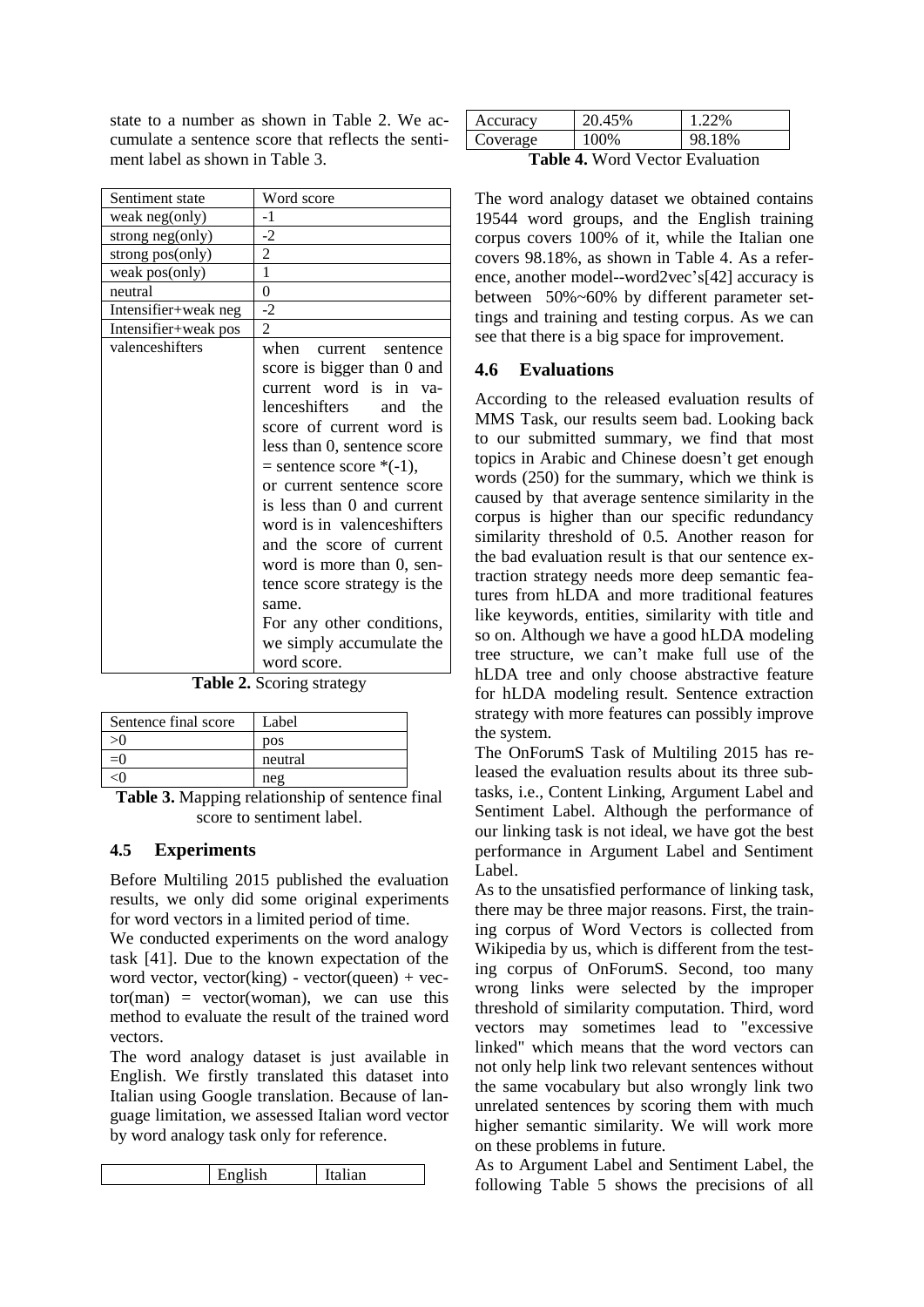systems published by OnForumS. Our systems are the top 2 ones. This has demonstrated the effectiveness of our method. But there are no recall and F-measure results from OnForumS. We think that the reason may be that the evaluation method being used is human judgments.

| System No.          | Precision   | Precision   |
|---------------------|-------------|-------------|
|                     | (ARGM)      | (SENTM)     |
| <b>CIST-RUN1</b>    | 0.990601504 | 0.946050096 |
| <b>CIST-RUN2</b>    | 0.988527725 | 0.933837429 |
| <b>BASE-first</b>   | 0.974358974 | 0.927027027 |
| <b>BASE-overlap</b> | 0.915531335 | 0.922077922 |
| UWB-RUN1            | 0.896153846 | 0.897435897 |
| JRC-RUN2            | 0.891891892 | 0.895752896 |
| <b>USFD UNITN-</b>  | 0.884848485 | 0.885714286 |
| run2                |             |             |
| USFD_UNITN-         | 0.881578947 | 0.88030888  |
| run1                |             |             |
| JRC-run1            | 0.859813084 | 0.874251497 |

#### **Table 5.** Result of Labels

### **5 Conclusion**

Through this MMS task, we find out that we really need to improve our sentence extraction strategy. In future, we will improve the corresponding methods. The information provided by the hLDA tree for different topics, different languages and different knowledge bases should be mined out deeply. In fact, the tree features we have utilized in this MMS task is too little, we need to add more features to improve our summary results. What's more, the sentence similarity for sentence scoring and redundancy removing is also a very important factor for summary length and content.

As we can see, compared with MMS, OnForumS is a new task which involves more natural language technologies besides summarization. This is the first time we tried on it. In future work, we need to study for more and better methods, especially for content linking, argument labeling, sentiment analysis, sentiment labeling and multilingual data. We will also study more about word embedding models and hope to obtain better word vectors via more fitful training experiments.

#### **6 Acknowledgements**

This work is supported by the National Natural Science Foundation of China under Grant 71231002, 61202247, 61202248 and 61472046; EU FP7IRSES MobileCloud Project (Grant No. 612212); the 111 Project of China under Grant

B08004; Engineering Research Center of Information Networks, Ministry of Education.

#### **Reference**

- [1] Xiaojun Wan, Jianwu Yang and Jianguo Xiao, 2006. Using Cross-Document Random Walks for Topic-Focused Multi-Document Summarization. WI 2006 Main Conference Proceedings.
- [2] John M. Conroy and Judith D. Schlesinger, 2008. CLASSY and TAC 2008 Metrics. TAC 2008 Proceedings.
- [3] Shih-Hsiang Lin and Berlin Chen, 2009. THE NTNU SUMMARIZATION SYSTEM AT TAC 2009. TAC 2009 Proceedings.
- [4] Shu Gong, Youli Qu and Shengfeng Tian, 2009. Summarization using Wikipedia. TAC 2010 Proceedings.
- [5] Renxian Zhang, You Ouyang and Wenjie Li, 2011.Guided Summarization with Aspect Recognition. TAC 2011 Proceedings.
- [6] Marina Litvak, Natalia Vanetik, 2013. Multilingual Multi-Document Summarization with POLY. Proceedings of the MultiLing 2013 Workshop on Multilingual Multi-document Summarization.
- [7] Mohamed Abdel Fattah, 2014. A hybrid machine learning model for multi-document Summarization. Appl Intell (2014) 40:592–600 DOI 10.1007/s10489-013-0490-0.
- [8] D. M. Blei, A. Y. Ng and M. I. Jordan: Latent Dirichlet allocation. Journal of Machine Learning Research. 3,993-1022 , 2003
- [9] Arora Rachit, and Balaraman Ravindran, 2008. Latent dirichlet allocation based multidocument summarization,Proceedings of the second workshop on Analytics for noisy unstructured text data. ACM, 2008.
- [10] Krestel Ralf, Peter Fankhauser and Wolfgang Nejdl.2009. Latent dirichlet allocation for tag recommendation. Proceedings of the third ACM conference on Recommender systems. ACM, 2009.
- [11] Griffiths T., Steyvers M., Blei D. and Tenenbaum J., 2005. Integrating topics and syntax. Advances in Neural Information Processing Systems 17. L. K. Saul, Y. Weiss, and L. Bottou, eds. MIT Press, Cambridge, MA,2005:537–544.
- [12] Blei D. and Lafferty J., 2006. Dynamic topic models. In International Conference on Machine Learning (2006). ACM, New York, NY, USA:113–120.
- [13] Wang C. and Blei D., 2009. Decoupling sparsity and smoothness in the discrete hierar-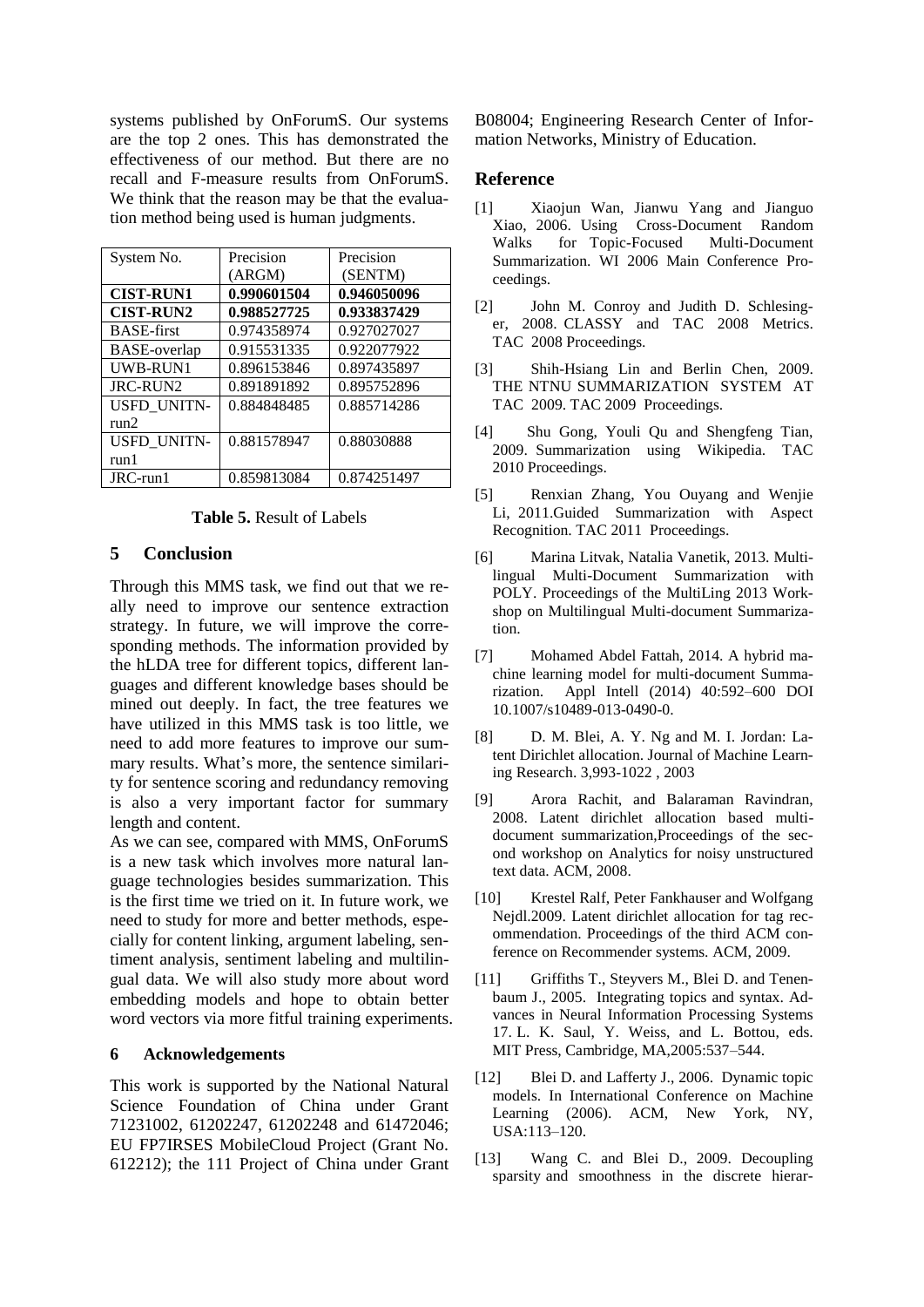chical Dirichlet process. Advances in Neural Information Processing Systems 22. Y. Bengio, D. Schuurmans, J. Lafferty, C.

- [14] Teh Y., Jordan M., Beal M. and Blei D., 2006. Hierarchical Dirichlet processes. J. Am. Stat. Assoc. 101, 476(2006):1566–1581.
- [15] Blei D., Griffiths T. and Jordan M., 2010. The nested Chinese restaurant process and Bayesian nonparametric inference of topic hierarchies. J. ACM 57, 2 (2010):1–30.
- [16] Asli Celikyilmaz and Dilek Hakkani-Tur.2010.A hybrid hierarchical model for multidocument summarization. Proceedings of the 48th Annual Meeting of the Association for Computational Linguistics, 815–824, Uppsala,Sweden,11- 16 July 2010.
- [17] Pang, B., L. Lee. Opinion mining and sentiment analysis [J]. Foundations and trends in information retrieval, 2008, 2(1-2): 1-135.
- [18] Li Shi, Ye Qiang, Li Yijun, R. Law. Mining features of product from Chinese customer online reviews [J]. Journal of Management Sciences in China, 2009, 315 12(2): 142-152
- [19] Yoshua Bengio, Rejean Ducharme, Pascal Vincent, and Christian Jauvin. A neural probabilistic language model. Journal of Machine Learning Research (JMLR), 3:1137–1155, 2003.
- [20] Mnih, Andriy, and Geoffrey Hinton. "Three new graphical models for statistical language modelling." Proceedings of the 24th international conference on M Mnih, Andriy, and Geoffrey E. Hinton. "A scalable hierarchical distributed language model." Advances in neural information processing systems. 2009.achine learning. ACM, 2007.
- [21] Huang, Eric H., et al. "Improving word representations via global context and multiple word prototypes." Proceedings of the 50th Annual Meeting of the Association for Computational Linguistics: Long Papers-Volume 1. Association for Computational Linguistics, 2012.
- [22] Lai Siwei, Xu Liheng, Chen Yubo, Liu Kang, Zhao Jun "Chinese Word Segment Based on Character Representation Learning." Journal of Chinese Information Processing 27.5 (2013): 8-14
- [23] Socher,Richard, et al."Semi-supervised recursive auto encoders for predicting sentiment distributions." Proceedings of the Conference on Empirical Methods in Natural Language Processing.Association for Computational Linguistics,2011.
- [24] Turian J, Ratinov L, Bengio Y, et al. A preliminary evaluation of word representations for named-entity recognition[C]//NIPS Workshop on Grammar Induction, Representation of Language and Language Learning. 2009: 1-8.
- [25] Y.-J. Tai and H.-Y. Kao: Automatic Domain-Specific Sentiment Lexicon Generation with Label Propagation, iiWAS2013, Vienna,Austria, 2-4 December,2013
- [26] M. Speriosu, Nikita, Sudan, Sid Upadhyay, J. Baldridge: Twitter Polarity Classification with Label Propagation over lexical Links and Follower Graph, Proceedings of EMNLP 2011, pages53-63, Edingburgh , Scotland, UK, July 27-31,2011
- [27] Q. Z. Mei, X. Ling, M. Wondra, H. Su, C. X. Zhai: Topic Sentiment Mixture: Modeling Facets and Opinions in Weblogs, WWW2007,Banff, Alberta, Canada, May 8-12,2007
- [28] Y. Jo, A. Oh: Aspect and Sentiment Unification Model for Online Review Analysis. WSDM'11, Hong Kong, China, February 9- 12,2011
- [29] C. lin, Y. He, Joint Sentiment/Topic Modelfor Sentiment Analysis:, CIKM'09 ,Hong Kong, China, November 2-6,2009
- [30] Mukherjee, B Liu, Aspect Extraction through Semi-Supervised Modeling, ACL'12 Proceddings of the 50th Annual Meeting of the Association for Computational Linguistics, Long Papers-Volume 1,2012
- [31] W. X. Zhao, J. Jiang, H. F. Yan, X. M. Li: Jointly Modeling Aspects and Opinions with a MaxEnt-LDA Hybrid, Proceedings of the 2010 Conference on Empirical Methods in Natural Language Processing,Pages 56-65,MIT, Massachusetts, USA, October 9-11,2011
- [32] S. Matsumoto, H. Takamura, M. Okumura: Sentiment Classificaiton Using Word Subsequences and Dependency Sub-trees, pages 31- 311,PAKDD 2005
- [33] D. Davidov, O. Tsur, A. Rapport: Enhanced Sentiment Learing Using Twitter Hashtag and Smileys, 23rd Intrenational Conference on Computational Linguistics, Posters Volume, Beijing, China, August 23-27, 2010
- [34] M. Q. Hu, B. Liu: Mining and Summarizing Customer Reviews, KDD'04, Seattle, Washington, USA, August 22-25,2004
- [35] X. Hu. L. Tang, J. L. Tang, H. Liu: Exploiting Social Relations for Sentiment Analysis in Microblogging, WSDM'13,Rome, Italy, February 4- 8,2013
- [36] R. Socher, J. Pennington, E. H. Huang, A.Y. Ng, C. D. Manning: Semi-Supervised Recursive Autoencoders for Predicting Sentiment Distributions.Proceedings of the Conference on Empirical Methods in Natural Language Processing (EMNLP), 2011